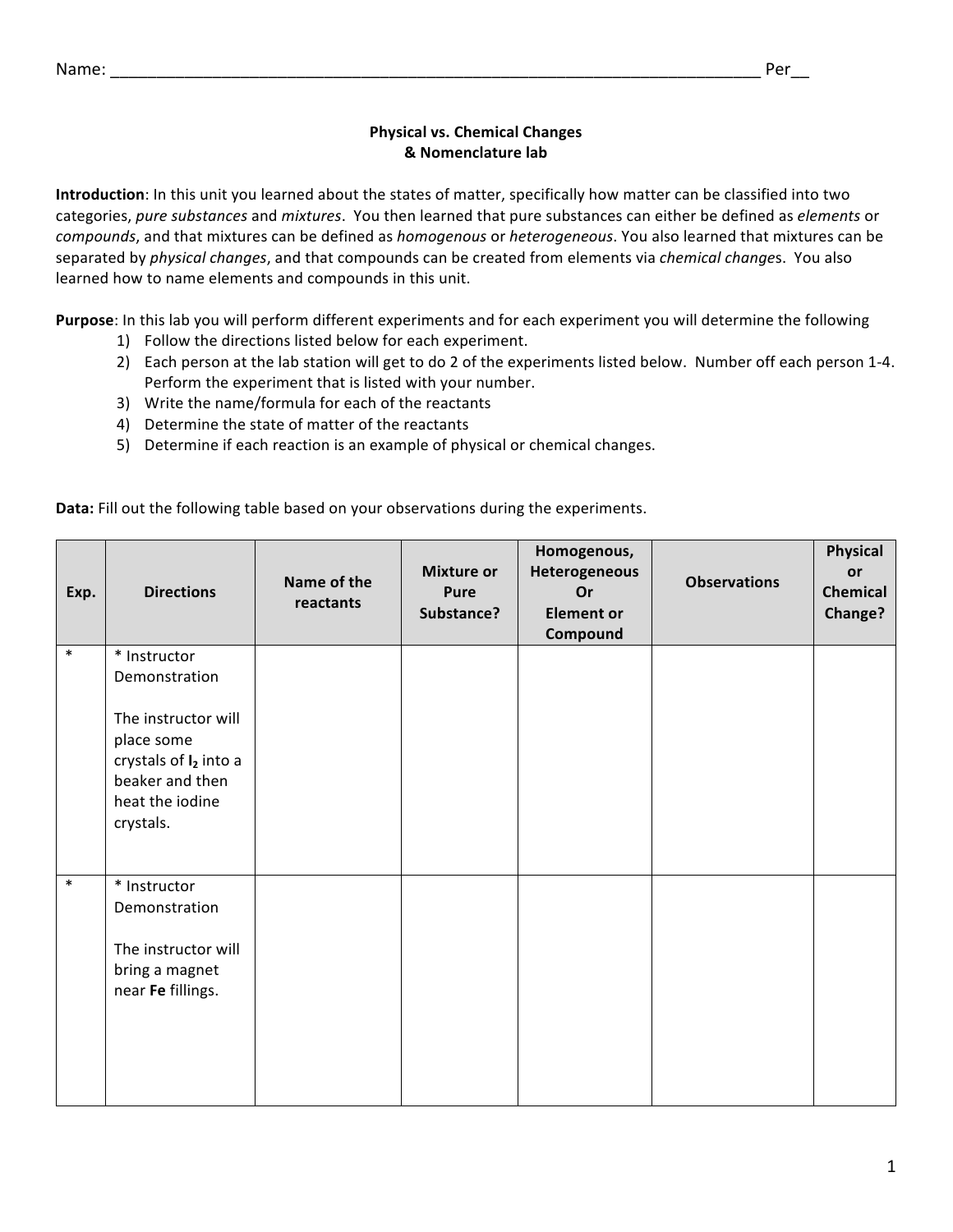| Name:          |                                                                                                                                                                                            |                          |                                                |                                                                     | Per                 |                                                     |
|----------------|--------------------------------------------------------------------------------------------------------------------------------------------------------------------------------------------|--------------------------|------------------------------------------------|---------------------------------------------------------------------|---------------------|-----------------------------------------------------|
| Exp.           | <b>Directions</b>                                                                                                                                                                          | Name of the<br>reactants | <b>Mixture or</b><br><b>Pure</b><br>Substance? | Homogenous,<br>Heterogeneous<br>Or<br><b>Element or</b><br>Compound | <b>Observations</b> | <b>Physical</b><br>or<br><b>Chemical</b><br>Change? |
| 1a<br>2a       | Pour ~10-20 drops<br>of HCl into a small<br>beaker. Add a<br>small piece of Mg<br>(get from<br>instructor) into the<br>beaker.<br>* Dispose of waste<br>in fume hood<br>Fold your piece of |                          |                                                |                                                                     |                     |                                                     |
|                | paper in half.                                                                                                                                                                             |                          |                                                |                                                                     |                     |                                                     |
| 3a             | Add 4-5 drops of<br>KI together with 4-<br>5 drops of<br>Pb(NO <sub>3</sub> ) <sub>2</sub><br>* Rinse the waste<br>down the sink.                                                          |                          |                                                |                                                                     |                     |                                                     |
| 4a             | Light the candle at<br>your station.                                                                                                                                                       |                          |                                                |                                                                     |                     |                                                     |
| 1 <sub>b</sub> | Add 4-5 drops of<br>bromothymol blue<br>indicator to NaOH.<br>Then add 10-15<br>drops of HCI.<br>* Rinse down the<br>sink.                                                                 |                          |                                                |                                                                     |                     |                                                     |
| 2 <sub>b</sub> | Add a scoop of<br>CuSO <sub>4</sub> using the<br>spatula into a<br>small beaker. Add<br>$^{\sim}$ 10-20 drops of<br>water.<br>*Dispose in the<br>fume hood.                                |                          |                                                |                                                                     |                     |                                                     |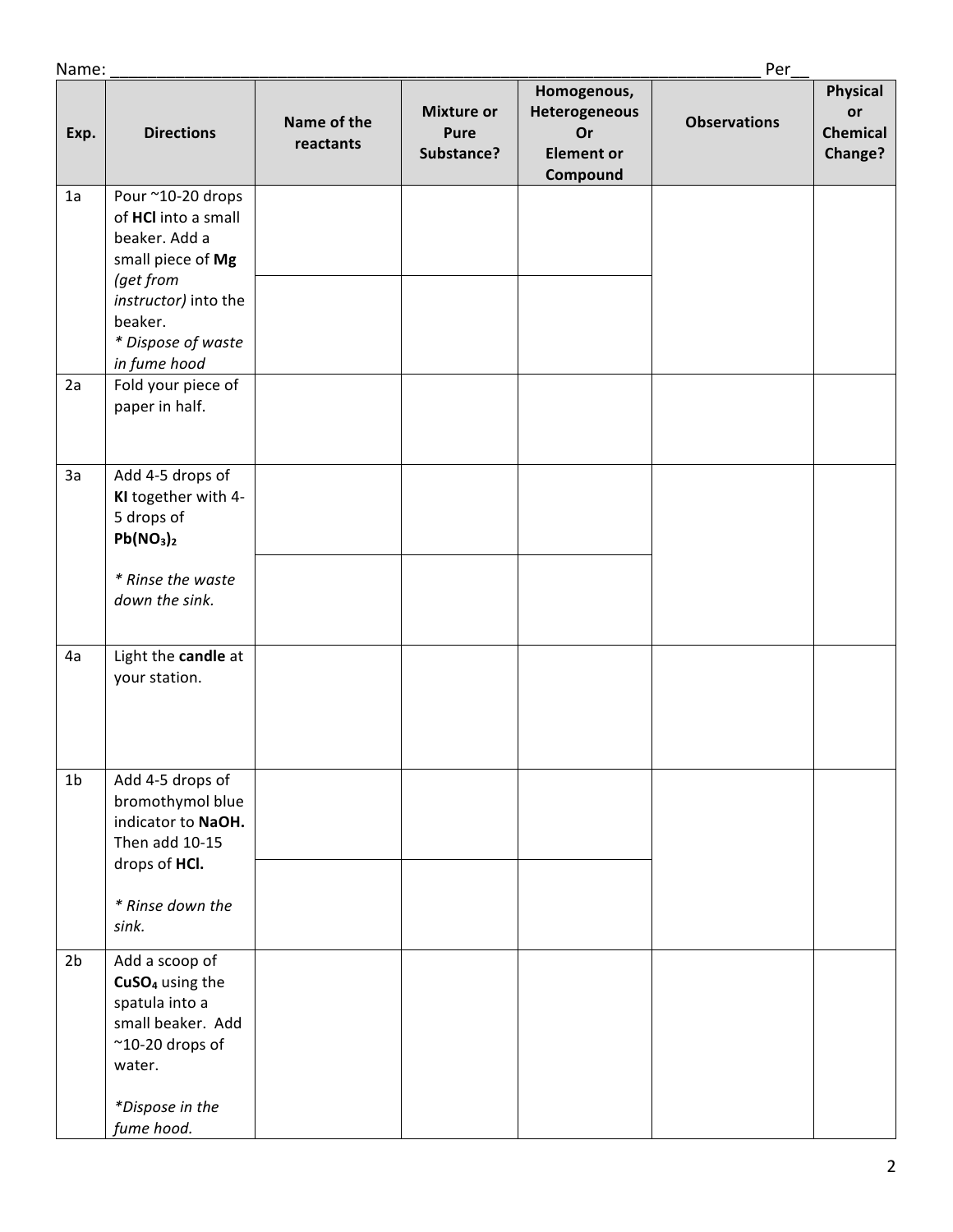| Name: |
|-------|
|-------|

*\_\_\_\_\_\_\_\_\_\_\_\_\_\_\_\_\_\_\_\_\_\_\_\_*

| Name:<br>Per   |                                                                                                                                                                  |                          |                                         |                                                                     |                     |                                                     |
|----------------|------------------------------------------------------------------------------------------------------------------------------------------------------------------|--------------------------|-----------------------------------------|---------------------------------------------------------------------|---------------------|-----------------------------------------------------|
| Exp.           | <b>Directions</b>                                                                                                                                                | Name of the<br>reactants | <b>Mixture or</b><br>Pure<br>Substance? | Homogenous,<br>Heterogeneous<br>Or<br><b>Element or</b><br>Compound | <b>Observations</b> | Physical<br>or<br><b>Chemical</b><br><b>Change?</b> |
| 3 <sub>b</sub> | Add $\sim$ 1 scoop of<br>NaHCO <sub>3</sub> into a<br>small beaker. Add<br>5-10 drops of<br>$HC2H3O2$ (vinegar)<br>into the beaker.<br>* Rinse down the<br>sink. |                          |                                         |                                                                     |                     |                                                     |
| 4 <sub>b</sub> | Get a piece of dry<br>Ice (CO <sub>2</sub> ) from the<br>instructor. Place<br>the piece of ice on<br>the lab bench, or<br>in a small beaker<br>of water.         |                          |                                         |                                                                     |                     |                                                     |

\*\* Rinse the beakers and spatula. Return all items into the small basket. Place googles in the center of the lab bench. *Raise your hand to get a clean-up stamp when you are done.* 

Results: Write 4-5 sentences to answer the following questions. Use evidence from the lab to support your claim. *What is the difference between a chemical and a physical change?* 

## **Additional Questions**

1. What are some evidences of physical changes?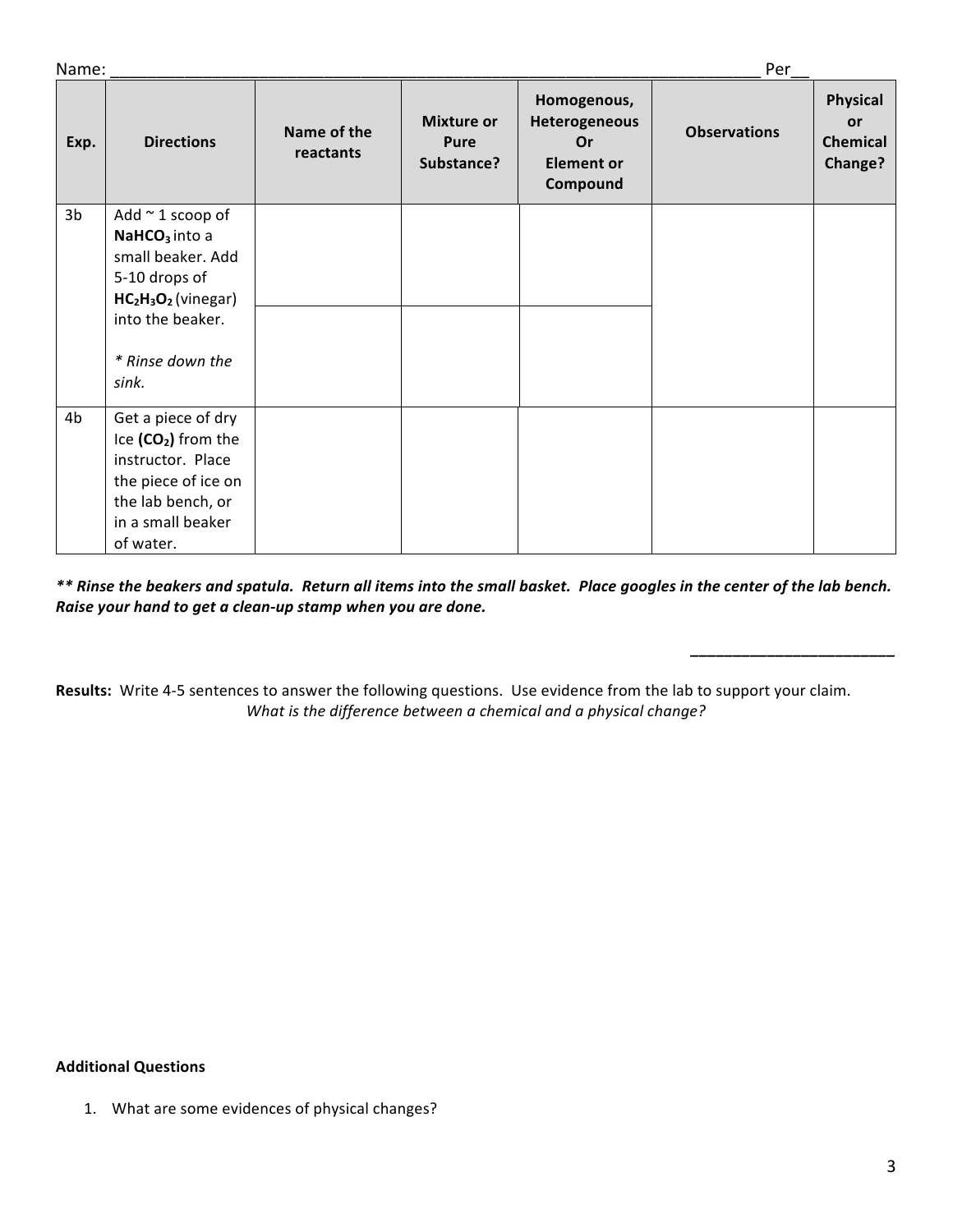2. What are some evidences of chemical changes?

3. How do you name and write the formula for ionic compounds? How do you name and write the formula for covalent compounds?

4. Which of the reactants that you used in the lab were ionic? Which were covalent? Which were acids?

| <b>Ionic Compounds</b> | <b>Covalent Molecules</b> | <b>Acids</b> |
|------------------------|---------------------------|--------------|
|                        |                           |              |
|                        |                           |              |
|                        |                           |              |
|                        |                           |              |
|                        |                           |              |
|                        |                           |              |
|                        |                           |              |
|                        |                           |              |
|                        |                           |              |
|                        |                           |              |
|                        |                           |              |
|                        |                           |              |